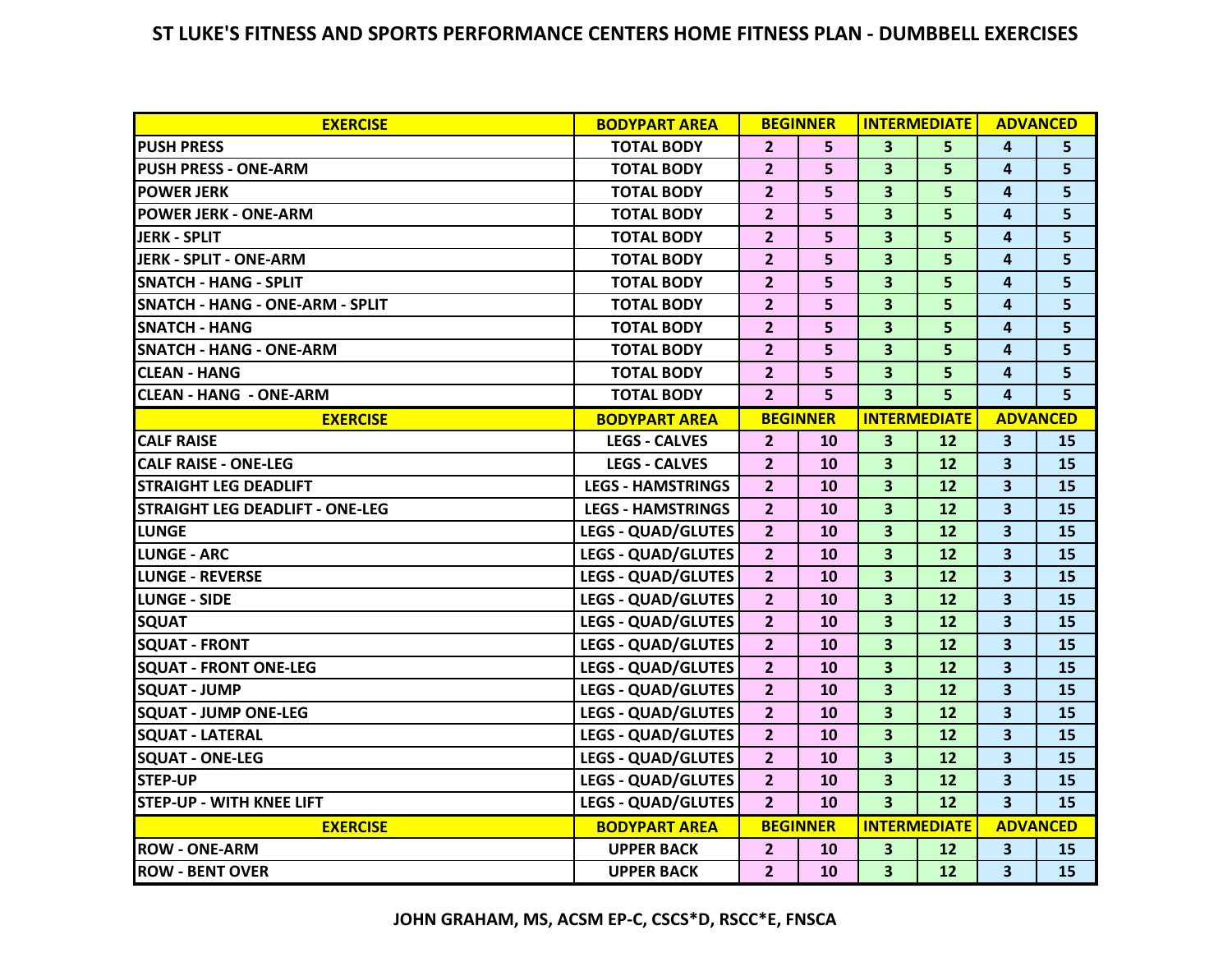## **ST LUKE'S FITNESS AND SPORTS PERFORMANCE CENTERS HOME FITNESS PLAN - DUMBBELL EXERCISES**

| <b>EXERCISE</b>                          | <b>BODYPART AREA</b>  | <b>BEGINNER</b> |                 | <b>INTERMEDIATE</b>     |    | <b>ADVANCED</b>         |                 |
|------------------------------------------|-----------------------|-----------------|-----------------|-------------------------|----|-------------------------|-----------------|
| <b>BENCH PRESS</b>                       | <b>CHEST</b>          | $\overline{2}$  | <b>10</b>       | $\overline{\mathbf{3}}$ | 12 | $\overline{\mathbf{3}}$ | 15              |
| <b>BENCH PRESS - ALTERNATING</b>         | <b>CHEST</b>          | $\overline{2}$  | 10              | $\overline{\mathbf{3}}$ | 12 | $\overline{\mathbf{3}}$ | 15              |
| <b>BENCH PRESS - ONE-ARM</b>             | <b>CHEST</b>          | $\overline{2}$  | 10              | $\overline{\mathbf{3}}$ | 12 | $\overline{\mathbf{3}}$ | 15              |
| <b>DECLINE PRESS</b>                     | <b>CHEST</b>          | $\overline{2}$  | 10              | $\overline{\mathbf{3}}$ | 12 | $\overline{\mathbf{3}}$ | 15              |
| <b>DECLINE PRESS - ALTERNATING</b>       | <b>CHEST</b>          | $\overline{2}$  | 10              | $\overline{\mathbf{3}}$ | 12 | $\overline{\mathbf{3}}$ | 15              |
| <b>DECLINE PRESS - ONE-ARM</b>           | <b>CHEST</b>          | $\overline{2}$  | 10              | $\overline{\mathbf{3}}$ | 12 | $\overline{\mathbf{3}}$ | 15              |
| <b>FLY</b>                               | <b>CHEST</b>          | $\overline{2}$  | 10              | $\overline{\mathbf{3}}$ | 12 | $\overline{\mathbf{3}}$ | 15              |
| <b>FLY - DECLINE</b>                     | <b>CHEST</b>          | $\overline{2}$  | 10              | $\overline{\mathbf{3}}$ | 12 | $\overline{\mathbf{3}}$ | 15              |
| <b>FLY - INCLINE</b>                     | <b>CHEST</b>          | $\overline{2}$  | 10              | $\overline{\mathbf{3}}$ | 12 | $\overline{\mathbf{3}}$ | 15              |
| <b>INCLINE PRESS</b>                     | <b>CHEST</b>          | $\overline{2}$  | 10              | $\overline{\mathbf{3}}$ | 12 | $\overline{\mathbf{3}}$ | 15              |
| <b>INCLINE PRESS - ALTERNATING</b>       | <b>CHEST</b>          | $\overline{2}$  | 10              | $\overline{\mathbf{3}}$ | 12 | $\overline{\mathbf{3}}$ | 15              |
| <b>INCLINE PRESS - ONE-ARM</b>           | <b>CHEST</b>          | $\overline{2}$  | 10              | $\overline{\mathbf{3}}$ | 12 | $\overline{\mathbf{3}}$ | 15              |
| <b>PULLOVER</b>                          | <b>CHEST</b>          | $\overline{2}$  | 10              | $\overline{\mathbf{3}}$ | 12 | $\overline{\mathbf{3}}$ | 15              |
| <b>EXERCISE</b>                          | <b>BODYPART AREA</b>  |                 | <b>BEGINNER</b> | <b>INTERMEDIATE</b>     |    | <b>ADVANCED</b>         |                 |
| <b>FRONT RAISE</b>                       | <b>SHOULDER</b>       | $\overline{2}$  | 10              | $\overline{\mathbf{3}}$ | 12 | $\overline{\mathbf{3}}$ | 15              |
| <b>LATERAL RAISE</b>                     | <b>SHOULDER</b>       | $\overline{2}$  | 10              | $\overline{\mathbf{3}}$ | 12 | $\overline{\mathbf{3}}$ | 15              |
| <b>SHOULDER PRESS</b>                    | <b>SHOULDER</b>       | $\overline{2}$  | 10              | $\overline{\mathbf{3}}$ | 12 | $\overline{\mathbf{3}}$ | 15              |
| <b>SHOULDER PRESS - ALTERNATING</b>      | <b>SHOULDER</b>       | $\overline{2}$  | 10              | $\overline{\mathbf{3}}$ | 12 | $\overline{\mathbf{3}}$ | 15              |
| <b>SHOULDER PRESS - ONE-ARM</b>          | <b>SHOULDER</b>       | $\overline{2}$  | 10              | $\overline{\mathbf{3}}$ | 12 | $\overline{\mathbf{3}}$ | 15              |
| <b>T-BENT-OVER</b>                       | <b>SHOULDER</b>       | $\overline{2}$  | 10              | $\overline{\mathbf{3}}$ | 12 | $\overline{\mathbf{3}}$ | 15              |
| <b>T-PRONE</b>                           | <b>SHOULDER</b>       | $\overline{2}$  | 10              | $\overline{\mathbf{3}}$ | 12 | $\overline{\mathbf{3}}$ | 15              |
| <b>UPRIGHT ROW</b>                       | <b>SHOULDER</b>       | $\overline{2}$  | 10              | $\overline{\mathbf{3}}$ | 12 | $\overline{\mathbf{3}}$ | 15              |
| <b>Y - BENT-OVER</b>                     | <b>SHOULDER</b>       | $\overline{2}$  | 10              | $\overline{\mathbf{3}}$ | 12 | $\overline{\mathbf{3}}$ | 15              |
| <b>Y - PRONE</b>                         | <b>SHOULDER</b>       | $\overline{2}$  | 10              | $\overline{\mathbf{3}}$ | 12 | $\overline{\mathbf{3}}$ | 15              |
| <b>EXERCISE</b>                          | <b>BODYPART AREA</b>  | <b>BEGINNER</b> |                 | <b>INTERMEDIATE</b>     |    | <b>ADVANCED</b>         |                 |
| <b>CURL</b>                              | <b>ARMS - BICEPS</b>  | $\overline{2}$  | <b>10</b>       | $\mathbf{3}$            | 12 | $\overline{\mathbf{3}}$ | 15              |
| <b>CURL - HAMMER</b>                     | <b>ARMS - BICEPS</b>  | $\overline{2}$  | 10              | $\overline{\mathbf{3}}$ | 12 | $\overline{\mathbf{3}}$ | 15              |
| <b>CURL - REVERSE</b>                    | <b>ARMS - BICEPS</b>  | $\overline{2}$  | 10              | $\overline{\mathbf{3}}$ | 12 | $\overline{\mathbf{3}}$ | 15              |
| <b>CURL - ALT ARM</b>                    | <b>ARMS - BICEPS</b>  | $\overline{2}$  | 10              | $\overline{\mathbf{3}}$ | 12 | $\overline{\mathbf{3}}$ | 15              |
| <b>CURL - INCLINE</b>                    | <b>ARMS - BICEPS</b>  | $\overline{2}$  | 10              | $\overline{\mathbf{3}}$ | 12 | $\overline{\mathbf{3}}$ | 15              |
| <b>EXTENSION - SUPINE - BOTH</b>         | <b>ARMS - TRICEPS</b> | $\overline{2}$  | 10              | $\overline{\mathbf{3}}$ | 12 | $\overline{\mathbf{3}}$ | 15              |
| <b>EXTENSION - SUPINE - SINGLE ARM</b>   | <b>ARMS - TRICEPS</b> | $\overline{2}$  | 10              | $\overline{\mathbf{3}}$ | 12 | $\overline{\mathbf{3}}$ | 15              |
| <b>EXTENSION - STANDING - BOTH</b>       | <b>ARMS - TRICEPS</b> | $\overline{2}$  | 10              | $\overline{\mathbf{3}}$ | 12 | $\overline{\mathbf{3}}$ | 15              |
| <b>EXTENSION - STANDING - SINGLE ARM</b> | <b>ARMS - TRICEPS</b> | $\overline{2}$  | 10              | $\overline{\mathbf{3}}$ | 12 | $\overline{\mathbf{3}}$ | 15              |
| <b>KICKBACK - BOTH ARMS</b>              | <b>ARMS - TRICEPS</b> | $\overline{2}$  | 10              | 3                       | 12 | $\overline{\mathbf{3}}$ | 15              |
| <b>KICKBACK - SINGLE ARM</b>             | <b>ARMS - TRICEPS</b> | $\overline{2}$  | 10              | $\overline{\mathbf{3}}$ | 12 | $\overline{\mathbf{3}}$ | $\overline{15}$ |

**JOHN GRAHAM, MS, ACSM EP-C, CSCS\*D, RSCC\*E, FNSCA**